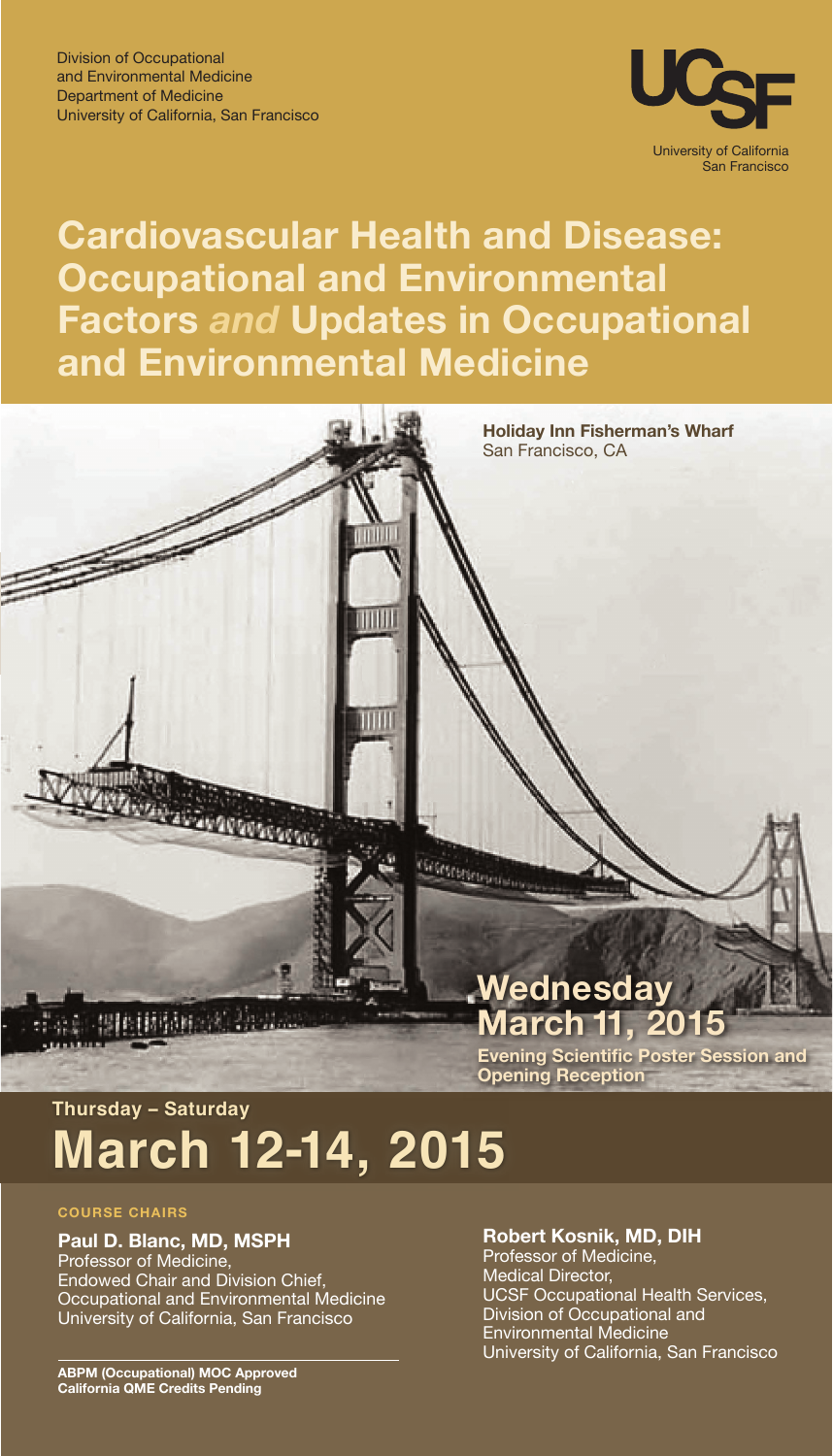**Cardiovascular Health and Disease: Occupational and Environmental Factors** *and* **Updates in Occupational and Environmental Medicine**

# **March 12-14, 2015**

This course, presented by the Division of Occupational and Environmental Medicine in the Department of Medicine at the University of California, San Francisco, is designed to provide occupational and environmental health professionals and persons from other healthrelated disciplines with a review and update of current data in occupational and environmental medicine. The first day of the curriculum will focus on Cardiovascular Health and Disease. A poster session the evening before will supplement the cardiovascular course content. The second day and final half-day of the course will cover a multi-topic theme: Updates in Occupational and Environmental Health.

This course is approved for American Board of Preventive Medicine Maintenance of Certification credit and is a comprehensive update for occupational medicine specialists. California Qualified Medical Examiner credit approval is anticipated.

This course is also designed to meet the needs of primary care providers and others engaged in occupational health practice and research including physicians (family physicians, general practitioners, internists, emergency medicine specialists), nurse practitioners and other nursing professionals, as well as physician's assistants, industrial hygienists, and health researchers and policy makers.

# **OBJECTIVES**

Upon completion of this course, attendees will be able to:

- Assess the role of cardiovascular health and disease in occupational and environmental health practice and modify patient communication or treatment options;
- Adopt new medical knowledge into preventive activities addressing emerging risk factors and new diseases entities;
- Evaluate scientific data in the field of occupational and environmental medicine, and incorporate into practice;
- Expand the differential diagnosis to incorporate a wider range of environmental and occupational factors in cardiovascular and other disease processes;
- Improve diagnostic methods and treatment for selected occupational and environmental conditions;
- Improve management of specific work-related scenarios within required regulations;
- Prioritize clinical care, research, and public health policy with state of the art updates.

### **ACCREDITATION**

The University of California, San Francisco School of Medicine (UCSF) is accredited by the Accreditation Council for Continuing Medical Education to provide continuing medical education for physicians.

UCSF designates this live activity for a maximum of **19.25** *AMA PRA Category 1 CreditsTM*. Physicians should claim only the credit commensurate with the extent of their participation in the activity.

This CME activity meets the requirements under California Assembly Bill 1195, continuing education and cultural and linguistic competency.

**Pain Management and End-of-Life Care:** The approved credits shown above include a maximum of **5.25**  credits toward meeting the requirement under California Assembly Bill 487, Pain Management and End-of-Life Care.

**Geriatric Medicine:** The approved credits shown above include **5.00** credits toward meeting the requirement under California Assembly Bill 1820, Geriatric Medicine.

**American Board of Preventive Medicine:** The American Board of Preventive Medicine has approved this course for a maximum of **19.25** MOC Part II credits.

**California Division of Workers Compensation – Medical Unit (QME Credit):** The California Division of Workers Compensation – Medical Unit for Qualified Medical Evaluator credit has has been filed and is awaiting approval for a maximum of **19.25** credits.

**Family Physicians:** Application for CME credit has been filed with the American Academy of Family Physicians. Determination of credit is pending.

**Nurses:** For the purpose of recertification, the American Nurses Credentialing Center accepts *AMA PRA category 1 CreditTM* issued by organizations accredited by the ACCME.

**Physician Assistants:** AAPA accepts Category 1 credit from AOACCME, prescribed credit from AAFP, and *AMA PRA Category 1 Credit™* from organizations accredited by the ACCME.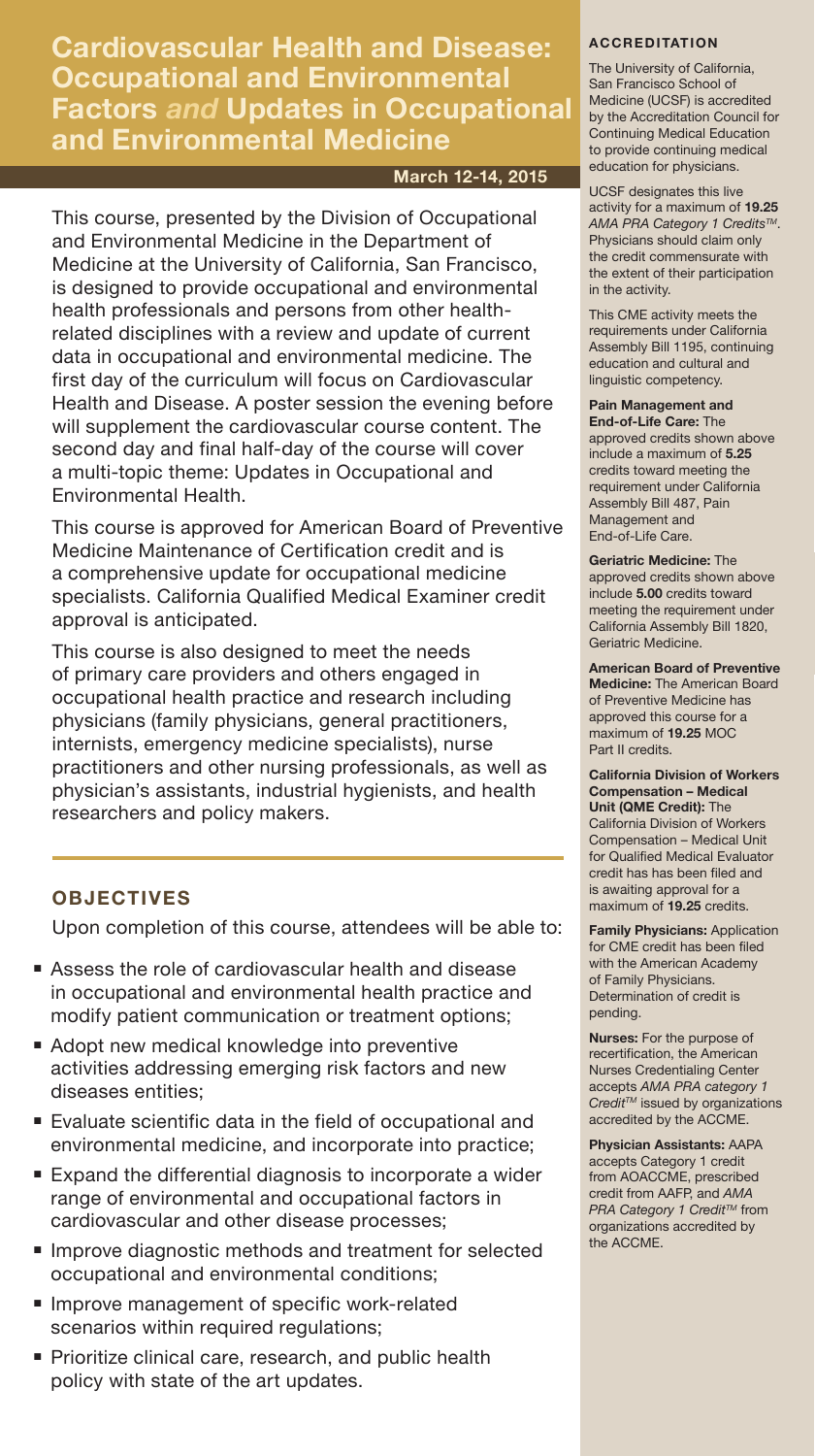# **Cardiovascular Health and Disease: Occupational and Environmental Factors** *and* **Updates in Occupational and Environmental Medicine**

# **WEDNESDAY, MARCH 11, 2015**

# 6:00-7:30 pm **Conference Opening Reception and Scientific Poster Session**

|   | <b>Cardiovascular Health and Disease: Occupational and Environmental Factors</b>                                      |                                                                                                                                                                                                                                                                                                                                                                    |
|---|-----------------------------------------------------------------------------------------------------------------------|--------------------------------------------------------------------------------------------------------------------------------------------------------------------------------------------------------------------------------------------------------------------------------------------------------------------------------------------------------------------|
|   |                                                                                                                       |                                                                                                                                                                                                                                                                                                                                                                    |
|   | <b>Registration and Continental Breakfast</b>                                                                         |                                                                                                                                                                                                                                                                                                                                                                    |
|   | <b>Welcome and Introduction</b>                                                                                       | Paul Blanc, MD, MSPH                                                                                                                                                                                                                                                                                                                                               |
|   | <b>Evidence and Biological Plausibility</b>                                                                           | Mia Söderberg, MSc, PhD                                                                                                                                                                                                                                                                                                                                            |
|   | <b>Morbidity and Mortality</b>                                                                                        | Lars Barregård, MD, PhD                                                                                                                                                                                                                                                                                                                                            |
|   | <b>Break</b>                                                                                                          |                                                                                                                                                                                                                                                                                                                                                                    |
|   | <b>Historical Concepts of Cardiovascular Disease</b><br>in Military and Civilian Work                                 | Brian Dolan, PhD                                                                                                                                                                                                                                                                                                                                                   |
|   | Work Organization and Stress as a Risk Factor for<br>Cardiovascular Disease - Time for Intervention?                  | Peter Schnall, MD, MPH                                                                                                                                                                                                                                                                                                                                             |
|   | Lunch on your Own                                                                                                     |                                                                                                                                                                                                                                                                                                                                                                    |
|   | An Under-Appreciated Association?                                                                                     | Kjell Torén, MD, PhD                                                                                                                                                                                                                                                                                                                                               |
| P | <b>Physical Factors and Peripheral Vascular Disease:</b><br>Vascular and Neural Damage, Spasm, and Varicosity         | Bruce Bernard, MD, MPH                                                                                                                                                                                                                                                                                                                                             |
|   | <b>Cardiovascular Disease, Including Hypertension:</b><br><b>Noise and Vibration</b>                                  | Oi Saeng Hong, RN, PhD                                                                                                                                                                                                                                                                                                                                             |
|   | <b>Break</b>                                                                                                          |                                                                                                                                                                                                                                                                                                                                                                    |
|   | Death in Law Enforcement and Firefighting:<br>from Epidemiology to Risk Stratification and<br><b>Fitness for Duty</b> | Stefanos N. Kales, MD,<br><b>MPH</b>                                                                                                                                                                                                                                                                                                                               |
|   | <b>Physical Injury Risk</b>                                                                                           | Mark R. Cullen, MD                                                                                                                                                                                                                                                                                                                                                 |
|   | <b>PANEL DISCUSSION:</b><br><b>Agenda for Closing Clinical and Research Gaps</b><br>from Epidemiology to the Clinic   | Lars Barregård, MD, PhD                                                                                                                                                                                                                                                                                                                                            |
|   | What Can We Learn from Toxins and the Heart?                                                                          | Thomas Kearney, PharmD                                                                                                                                                                                                                                                                                                                                             |
|   | From Bench to Bedside - A Cardiology Perspective                                                                      | Nisha I. Parikh, MD                                                                                                                                                                                                                                                                                                                                                |
|   | Adjourn                                                                                                               |                                                                                                                                                                                                                                                                                                                                                                    |
|   |                                                                                                                       | THURSDAY, MARCH 12, 2015 . ONE DAY ONLY<br><b>G</b> Occupation and Heart Disease: Epidemiological<br><b>G</b> Ambient Air Pollution and Cardiovascular<br><b>G</b> Work and Vocational Factors and Stroke:<br><b>G</b> Occupational and Environmental Factors and<br><b>P</b> Cardiovascular Disease and Sudden Cardiac<br>P Underlying Cardiovascular Disease and |

**G** – Geriatric Credit **P** – Pain Credit

# **GENERAL INFORMATION**

Pre-registration is preferred to ensure that registrants receive a syllabus.

**Date:** March 12-14, 2015

**Location:** Holiday Inn Fisherman's Wharf, 1300 Columbus Avenue, San Francisco, CA 94133 • (800) 942-7348

**Fees:** 

### **Full Course \$700** – **Physicians \$600** – **Allied Health Professionals**

**\$500** – **Residents/Fellows** If you would like to register for only the Cardiovascular Health and Disease: Occupational and Environmental Factors or Updates in Occupational Health and Environmental Medicine, see information on individual sections below:

### **Cardiovascular Health and Disease: Occupational and Environmental Factors (March 12) 8.25** *AMA PRA Category 1 CreditsTM*

**\$325** – Physicians **\$275** – Allied Health Professionals **\$225** – Residents/Fellows

### **Updates in Occupational Medicine Section Only (Two Days – March 13-14) 11.25** *PRA Category 1 Credits™*

**\$400** – Physicians **\$350** – Allied Health Professionals **\$300** – Residents/Fellows

# **REGISTER VIA**

- **Online:** www.cme.ucsf.edu<br>**Mail:** Complete course re **Mail:** Complete course registration form and send with payment to: UCSF Office of Continuing Medical Education P.O. Box 45368, San Francisco, CA 94145-0368 **Fax:** Fax completed registration form to: (415) 502-1795 (be sure to include your credit card number) **Phone:** To register by phone or to inquire about registration
- status, please call UCSF's CME Registration Office at (415) 476-5808.

**Refund Policy:** Cancellations received in writing before the first day of the course will be refunded, less a \$75 administrative fee. No refunds will be made on cancellations received after that date.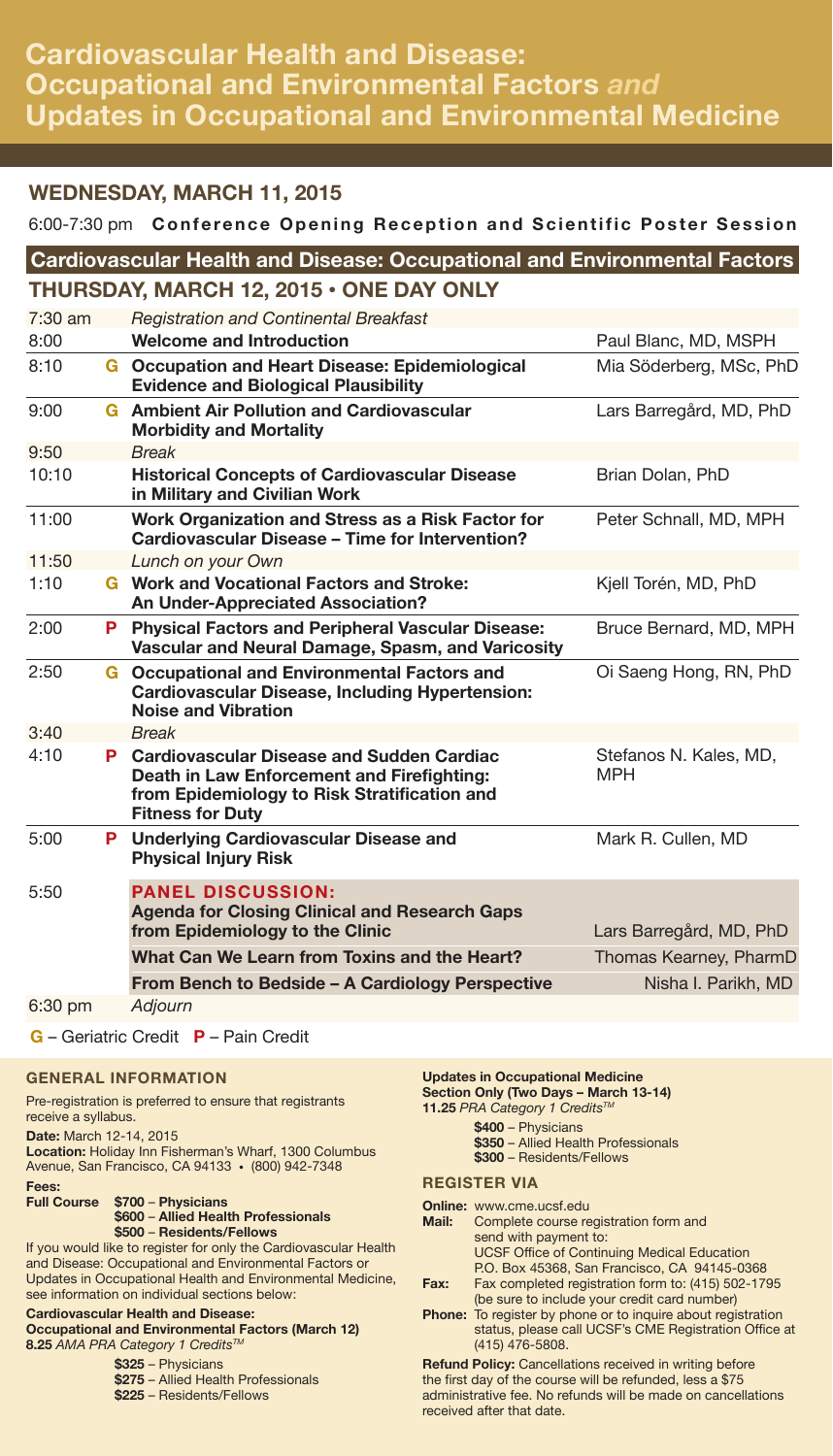

# **Updates in Occupational and Environmental Medicine**

# **FRIDAY, MARCH 13, 2015 • DAY ONE**

| $7:15$ am |    | <b>Registration and Continental Breakfast</b>                                         |                                        |
|-----------|----|---------------------------------------------------------------------------------------|----------------------------------------|
| 7:45      |    | <b>Welcome and Introduction</b>                                                       | Robert Kosnik, MD                      |
| 8:00      |    | Sleep Apnea and Work - A Two-Way Street                                               | David Claman, MD                       |
| 8:50P     |    | The Hazards of Sport as an Occupation:<br>Traumatic Brain Injury and its Sequelae     | Charles Filanosky, PhD,<br><b>ABPP</b> |
| 9:40      |    | <b>Break</b>                                                                          |                                        |
| 10:15     | G. | <b>Disability and the Aging Worker</b>                                                | Edward Yelin, PhD                      |
| 11:05     |    | <b>Work-related Anaphylaxis</b>                                                       | Katherine Gundling, MD                 |
| 11:55     |    | Lunch on your Own                                                                     |                                        |
| $1:30$ pm | P. | The Lot of Migrant Agricultural Workers                                               | Seth Holmes, MD, PhD                   |
| 2:20      |    | <b>Pneumoconiosis in the 21st Century:</b><br><b>New Lessons from an Old Exposure</b> | Robert Cohen, MD                       |
| 3:10      |    | <b>Break</b>                                                                          |                                        |
| 3:30      | G  | <b>Cognitive Performance in Aerospace and Beyond:</b><br>Lessons for Us on the Ground | Immanuel Barshi, PhD                   |
| 4:20      |    | E-cigarettes – What Practitioners Should Know                                         | Neal L. Benowitz, MD                   |
| $5:10$ pm |    | Adjourn                                                                               |                                        |
|           |    | SATURDAY, MARCH 14, 2015 · DAY TWO                                                    |                                        |
| $7:30$ am |    | <b>Registration and Continental Breakfast</b>                                         |                                        |
| 8:00      |    | Introduction                                                                          | Paul Blanc, MD, MSPH                   |
| 8:10      | P  | Skin in the Game - The New and the Classic in<br><b>Occupational Dermatology</b>      | Howard Maibach, MD                     |

9: 10 **Mining Health where the Natural Resources are Extracted: The Perspective from Central Asia** Denis Vinnikov, MD, PhD 10:10 *Break* 10:45 **Industrial Enzymes in the Workplace** Jordan Rinker, MD, MPH 11:45 **My Boss is Manic! Bipolar Disorder in the Workplace** Sheri Johnson, PhD

12:45 pm *Adjourn*

**G** – Geriatric Credit **P** – Pain Credit

# **CONFERENCE LOCATION**

Enjoy San Francisco's renowned attractions such as the historic cable cars, shopping in Union Square, or visit San Francisco's culinary hub at the Ferry Building. The course will take place at the Holiday Inn Fisherman's Wharf, just steps from San Francisco Fisherman's Wharf and a short walk to Pier 39 attractions. A block of guestrooms has been reserved at the special UCSF conference rate of **\$159/night**. You are urged to make your reservations early. The cut-off date is **February 13, 2015**, or until the group room block is filled. After this date, rooms will be provided on a space-available basis only. To make hotel reservations please call 1(800) 942-7348 and identify yourself as a member of this UCSF conference to receive the special rate. You can

also reserve your hotel rooms on-line by visiting the course webpage on our website at **www.cme.ucsf.edu**. Please click on the reservations link in the Travel & Lodging section (online booking code: OEM). **By staying at the host hotel, you help UCSF meet its contractual obligations and keep registration fees reasonable.**

# **AIR TRANSPORTATION**

UCSF has negotiated special fares with United Airlines for our course attendees. You may use the following tour code to book on your own: United – www.united.com code: ZT8X431751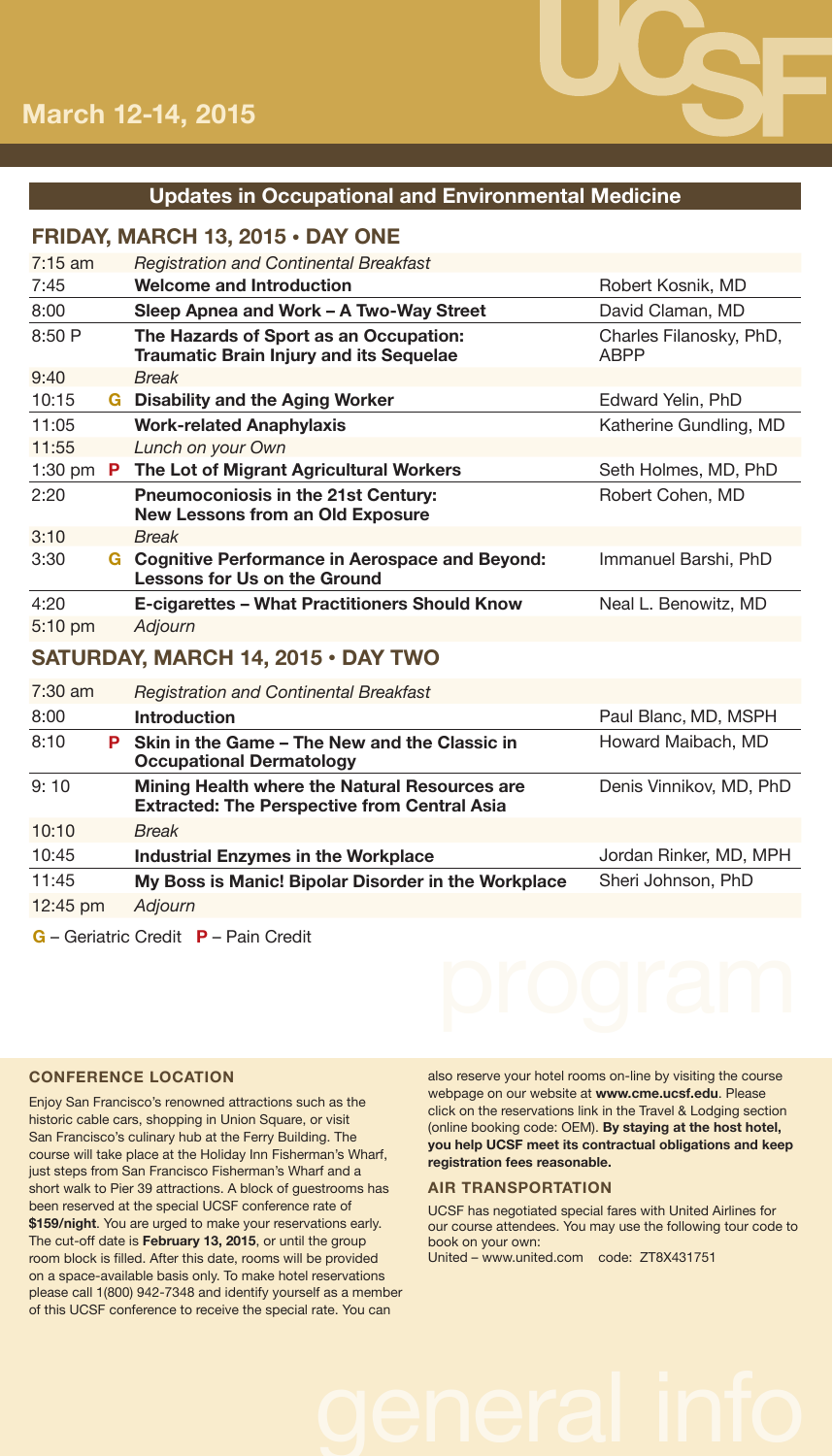

0569

University of California, San Francisco | Office of CME | UCSF Box 0742 San Francisco, CA 94143-0742

For more information or to register online visit our website at **www.cme.ucsf.edu**. You may also call the Office of of Continuing Medical Education (415) 476-4251 or email info@ocme.ucsf.edu

### **COURSE CHAIRS**

### **Paul D. Blanc, MD, MSPH**

Professor of Medicine; Endowed Chair and Division Chief, Occupational and Environmental Medicine University of California, San Francisco

# **Robert Kosnik, MD, DIH**

Professor of Medicine Medical Director UCSF Occupational Health Services, Division of Occupational and Environmental Medicine University of California, San Francisco

### **COURSE FACULTY**

### **Lars Barregård, MD, PhD**

Professor of Medicine Department of Public Health and Community Medicine Sahlgrenska Academy at University of Gothenburg Gothenburg, Sweden

# **Immanuel Barshi, PhD**

Research Psychologist Human Systems Integration Division NASA Ames Research Center Moffett Field, CA

### **Neal L. Benowitz, MD**

Chief, Division of Clinical Pharmacology Professor of Medicine and of Bioengineering & Therapeutic Sciences University of California, San Francisco

### **Bruce Bernard, MD, MPH**

Captain, U.S. Public Health Service; Chief Medical Officer, Health Hazard Evaluations and Technical Assistance Centers for Disease Control and Prevention National Institute for Occupational Safety and Health Cincinnati, OH

### **David Claman, MD**

Director, UCSF Sleep Disorders Center Professor of Medicine University of California, San Francisco

### **Robert Cohen, MD**

Professor, Northwestern University, Feinberg School of Medicine Professor, University of Illinois School of Public Health, Chicago, IL

**Mark R. Cullen, MD** Professor and Chief, Division of General Medical Disciplines Stanford University School of Medicine Stanford, CA

# **Brian Dolan, PhD**

Professor of Anthropology, History, and Social Medicine University of California, San Francisco

### **Charles Filanosky, PhD, ABPP**

Assistant Professor of Psychiatry San Francisco Veterans Administration Medical Center

**Katherine Gundling, MD**  Professor, Allergy and Immunology Clinic University of California, San Francisco

**Seth M. Holmes, MD, PhD** Director, Berkeley Center for Social Medicine; Assistant Professor of Public Health and Medical Anthropology University of California, Berkeley, School of Public Health

**Oi Saeng Hong, PhD, RN** Director, Occupational and Environmental Health Nursing Graduate Program Professor, School of Nursing University of California, San Francisco

**Sheri Johnson, PhD** Professor of Psychology University of California, Berkeley

### **Stefanos N. Kales, MD, MPH**

Division Chief, Occupational and Environmental Medicine Clinic, Cambridge Health Alliance Associate Professor Harvard Medical School & Harvard School of Public Health Boston, MA

### **Thomas Kearney, PharmD**

Professor of Clinical Pharmacy Associate Dean, School of Pharmacy University of California, San Francisco Managing Director, San Francisco Division, California Poison Control System

### **Howard Maibach, MD**

Professor of Dermatology University of California, San Francisco

**Nisha I. Parikh, MD MPH** Assistant Professor of Cardiology University of California, San Francisco

# **Jordan Rinker, MD MPH**

Occupational & Environmental Medicine Consultant Professor, Division of Occupational & Environmental Medicine University of California, San Francisco

**Peter Schnall, MD, MPH** Director, Center for Social Epidemiology Professor of Medicine University of California, Irvine

**Mia Söderberg, MSc PhD** Occupational Psychologist Department of Public Health and Community Medicine Sahlgrenska Academy at University of Gothenburg, Gothenburg, Sweden

### **Kjell Torén, MD, PhD**

Professor of Medicine Department of Public Health and Community Medicine Sahlgrenska Academy at University of Gothenburg, Gothenburg, Sweden

**Edward Yelin, PhD** Professor of Medicine

Institute for Health Policy Studies University of California, San Francisco